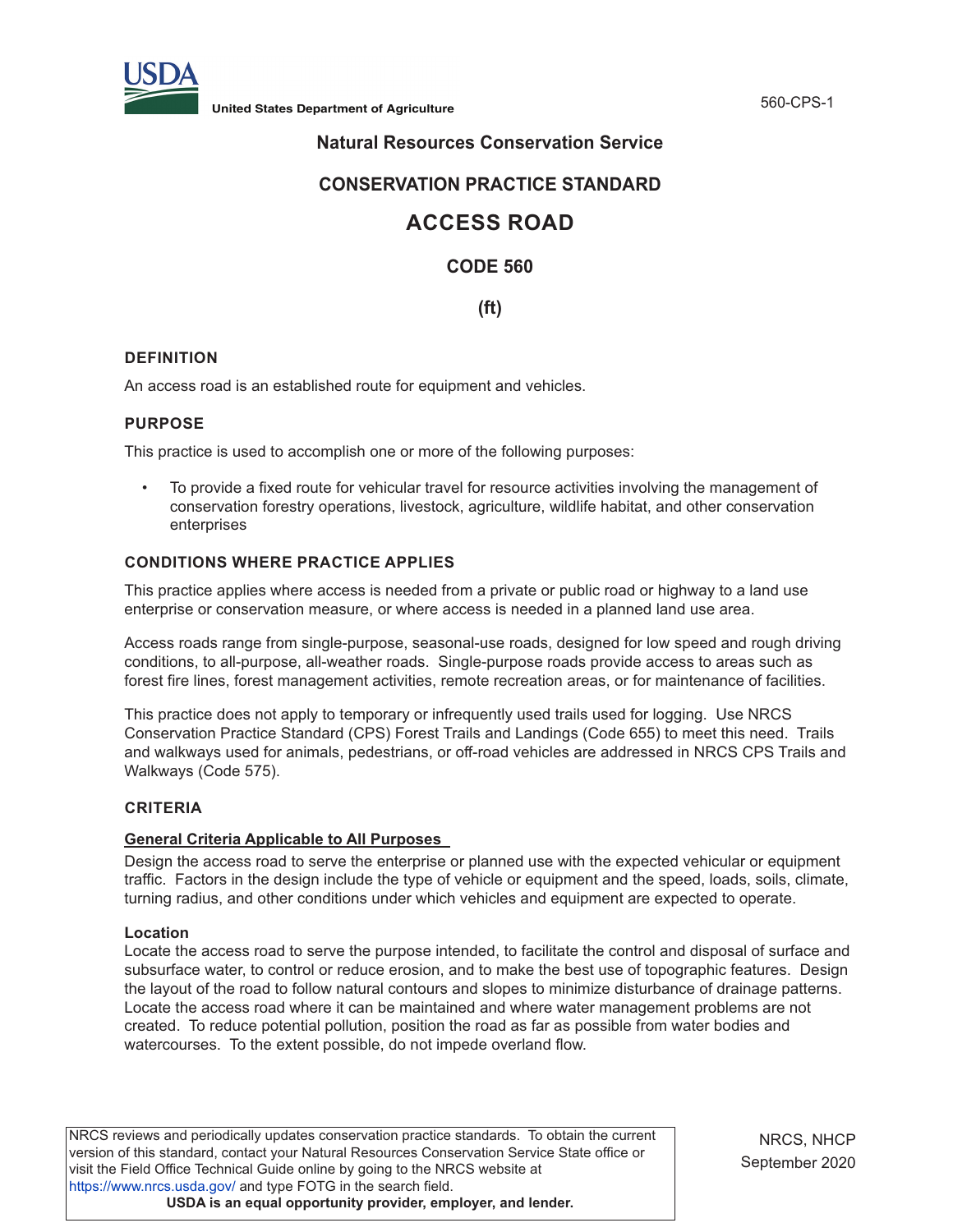## **Alignment**

Adapt the gradient and horizontal alignment to the intensity of use, the mode of travel, the type of equipment and load weights, and the level of development.

Grades normally should not exceed 10 percent except for short lengths. A maximum grade of 15 percent should only be exceeded if necessary for special uses such as field access roads or fire protection roads.

#### **Width**

The minimum width of the roadbed for an all-purpose road is 14 feet for one-way traffic and 20 feet for two-way traffic. The roadbed width includes a tread-width of 10 feet for one-way traffic or 16 feet for twoway traffic and 2 feet of shoulder width on each side. Increase the two-way traffic width by a minimum of 4 feet for trailer traffic. Single-purpose roads will have a minimum width of 10 feet with greater widths at curves and turnouts. Use vegetation or other measures to protect the shoulders from erosion.

Use turnouts on single lane roads where vehicles travel in both directions on a limited basis. Design the turnout to accommodate the anticipated vehicle use.

Provide a turnaround at the end of dead end roads. Size the turnaround for the anticipated vehicle type that will be using the road.

Provide parking space as needed to keep vehicles from parking on the shoulder or other undesirable locations.

#### **Side slopes**

Design all cuts and fills to have stable slopes that are a minimum of 2 horizontal to 1 vertical. For short lengths, rock areas, or very steep hillsides, steeper slopes may be permitted if soil conditions warrant and special stabilization measures are installed. Where possible, design slopes to a minimum of 4 horizontal to 1 vertical to improve establishment and maintenance of turf.

Where possible, avoid areas with geological conditions and soils that are subject to slides. When the area cannot be avoided, treat the area to prevent slides.

#### **Drainage**

The type of drainage structures used will depend on the intended use and runoff conditions. Provide a culvert, bridge, ford, or surface cross drain for water management at every natural drainageway. The capacity and design of the drainage feature must be consistent with sound engineering principles and must be adequate for the class of vehicle, road type, land use in the watershed, and intensity of use.

When a culvert or bridge is installed in a drainageway, it must have a minimum capacity that is sufficient to convey the design storm runoff without causing erosion or road overtopping. Table 1 lists minimum design storm frequencies for various road types.

#### **Table 1: Minimum design storm frequencies**

| <b>Road Intensity and Usage</b>                                             | <b>Storm Frequency</b> |
|-----------------------------------------------------------------------------|------------------------|
| Intermittent; single-purpose or farm use                                    | 2 year - 24 Hour       |
| Frequent; farm headquarters, livestock access,<br>isolated recreation areas | 10 year - 24 Hour      |
| High intensity; residential or public access                                | 25 year - 24 Hour      |

For public access roads, design storm frequencies must also meet local standards.

Use NRCS CPSs Stream Crossing (Code 578), or Aquatic Organism Passage (Code 396) when aquatic species are present, to design stream crossings.

An erosion-resistant low point or overflow area may be constructed across the access road to supplement the culvert capacity on nonpublic-use roads.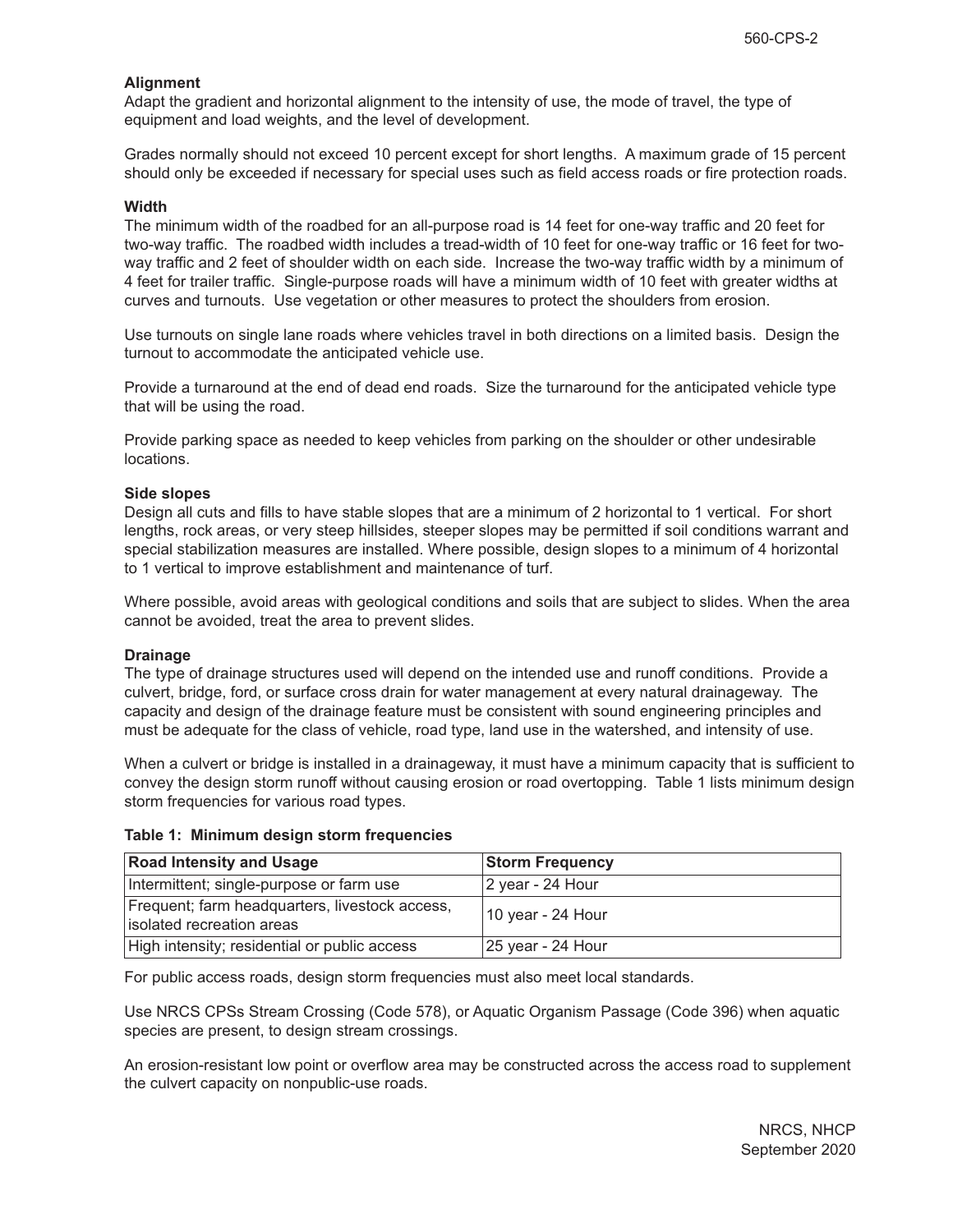Surface cross drains, such as broad-based or rolling dips, may be used to control and direct water flow off the road surface on low-intensity-use forest, ranch, or similar roads. Protect the outlets of drainage measures to limit erosion. On steep grades where water could run down the road, use a broad-based dip or other similar feature to divert runoff. The surface cross drain must be constructed of materials that are compatible with the use and maintenance of the road surface. The discharge area for a surface cross drain must be well-vegetated or have other erosion resistant materials (see fig. 1). Reduce separation distances as needed to account for local hydrologic conditions.

Design a minimum cross slope to direct precipitation off of the roadway. Cross slopes range from 1.5 to 2 percent for paved surfaces and 2 to 6 percent for unpaved surfaces.

Provide ditches, as needed, to move water away from the road. Maintain unobstructed flow into the ditches to prevent flows from causing roadside erosion. The capacity of a roadside ditch must be adequate to carry the drainage from the road surface. Design ditch channels to have stable grades and side slopes. Provide a stable outlet for the ditch. Protection may include riprap or other similar materials. Use NRCS CPSs Structure for Water Control (Code 587), Lined Waterway or Outlet (Code 468), or Grade Stabilization Structure (Code 410), if needed.



*Figure 1. Recommended spacing of surface cross drains based on soil types* 

#### **Surfacing**

Install a wearing course or surface treatment on the access road if required by traffic needs, soil, climate, erosion control, particulate matter emission control, or other site condition. If none of these factors apply, no special treatment of the surface is required.

When a treatment is used, the type of treatment will depend on local conditions, available materials, and the existing road base. On roads made of soils with weak bearing capacity, such as silts, organics, and clays, or where it is necessary to separate the surfacing material from the foundation material, place a geotextile material specifically designed for road stabilization applications under the surface treatment. Use the criteria in NRCS CPS Heavy Use Area Protection (Code 561) to design the surface treatment. Do not use toxic and acid-forming materials to build the road.

If dust control is needed, use NRCS CPS Dust Control on Unpaved Roads and Surfaces (Code 373).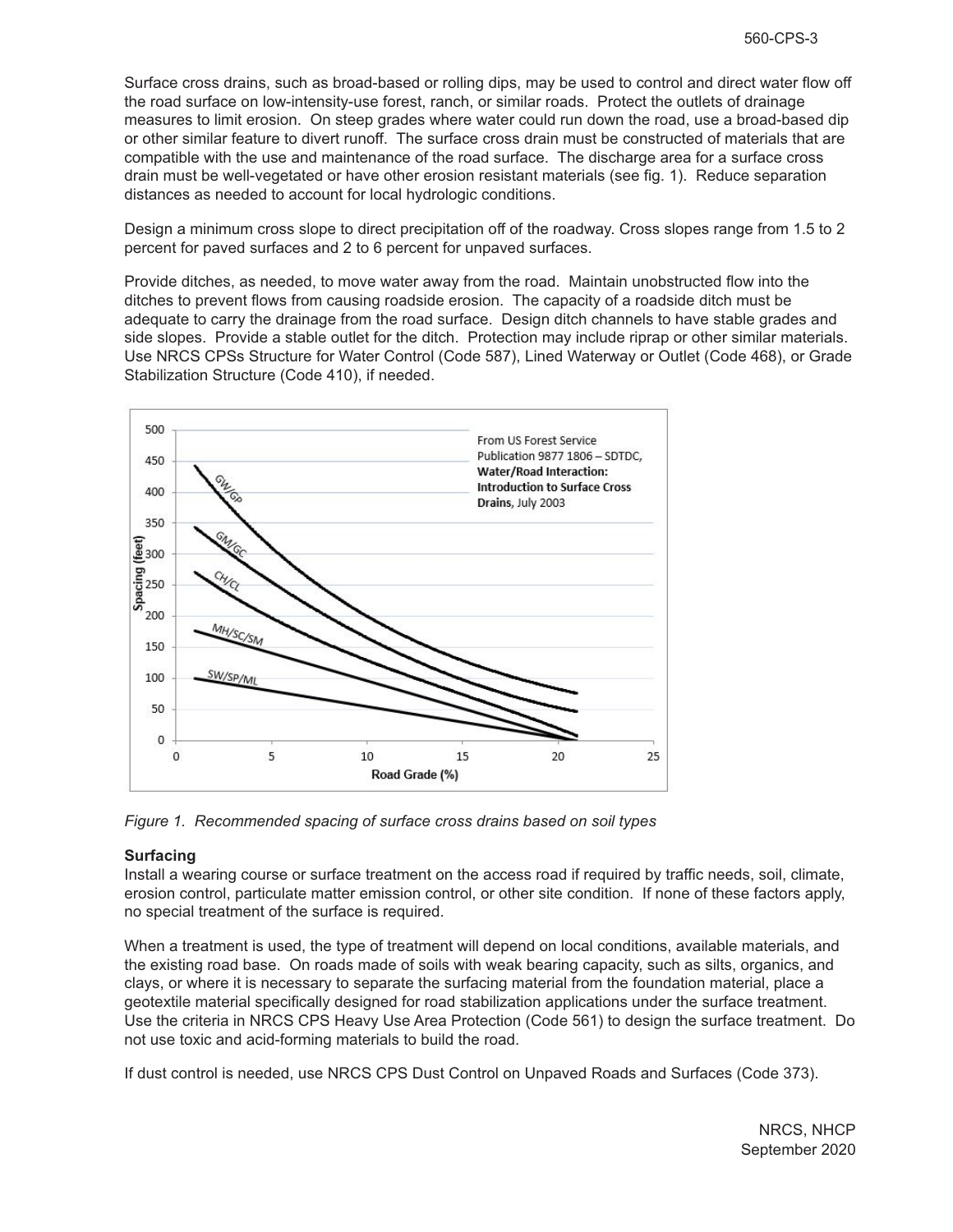## **Safety**

Provide passing lanes, turnouts, guardrails, signs, and other facilities as needed for safe traffic flow. Design an intersection to a public highway to meet applicable Federal, State, and local criteria.

## **Erosion control**

Use the criteria in NRCS CPS Critical Area Planting (Code 342) or the NRCS State-approved seeding specification to vegetate road banks and disturbed areas as soon as soil and climatic conditions are favorable. If permanent vegetation cannot be established in a timely manner, use appropriate temporary measures to control erosion. If the use of vegetation is precluded and protection against erosion is needed, use the criteria in NRCS CPS Mulching (Code 484) to provide surface protection.

During and after construction, use erosion and sediment control measures to minimize offsite damages.

## **CONSIDERATIONS**

Consider visual resources and environmental values during planning and design of the road system.

Consider locating roads outside of the active floodplain to reduce bank erosion potential and the effects on stream hydrology.

Limiting the number of vehicles and vehicle speed will reduce the potential for generation of particulate matter and decrease safety and air quality concerns.

Consider using additional conservation practices, such as NRCS CPSs Dust Control on Unpaved Roads and Surfaces (Code 373) or Windbreak/Shelterbelt Establishment (Code 380), to reduce the potential for generation and transport of particulate matter emissions.

During adverse weather, some roads may become unsafe or may be damaged by use. Consider restricting access to the road at that time.

When revegetation is needed, consider revegetating using species or diverse mixes that are native or adapted to the site and have multiple benefits. In addition, where appropriate, consider a diverse mixture of forbs and wildflowers to support pollinator and other wildlife habitat.

Consideration should be given to—

- Effects on downstream flows, wetlands, or aquifers that would affect other water uses or users.
- Effects on wildlife habitats that would be associated with the practice.
- Utilizing buffers where possible to protect surface water.
- Short-term and construction-related effects of this practice.

## **PLANS AND SPECIFICATIONS**

Provide plans and specifications that describe the requirements for applying the practice to achieve its intended purpose. As a minimum, include—

- A plan view of the proposed road that shows water features, known utilities, and other features that affect the design.
- Road width and length with profile and typical cross section(s) including turnouts, parking, and turnarounds.
- Design road grades or maximum grades when applicable.
- Soils investigation. Include location of soil borings and plot of the soil/geologic boring showing the Unified Soil Classification System, as needed.
- Type and thickness of surface treatment including any subbase preparation.
- Grading plan.